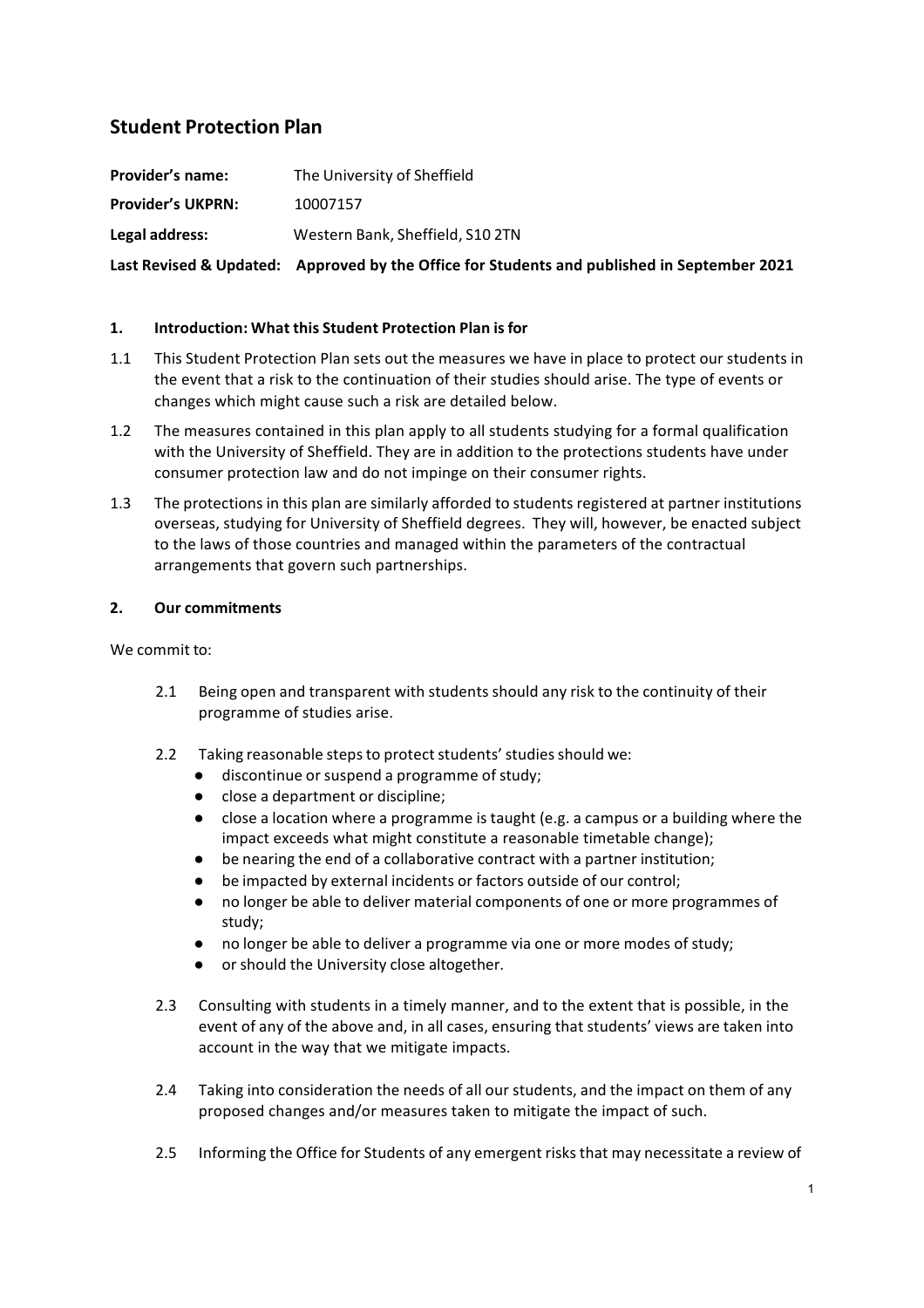this Student Protection Plan or any of the measures contained within it.

## **3. Our assessment of risk**

## *3.1 Closure of The University*

The risk that the University of Sheffield as a whole is unable to operate **is very low,** due to strong financial performance over time. This is reflected in our financial statements; with reported total comprehensive income in excess of £200m, strong net cash inflows from operating activities of c.£100m, unrestricted reserves of over £1,000m, low bank borrowings, and net liquidity days consistently above the sector norm.

# *3.2 Closure of the Location where a Programme is Taught*

The risk of the University's main campus closing is deemed to be very low. The risk that we decide to close the location/building at which a programme is taught, and cannot find suitable premises nearby, **is very low**. The University estate includes 480,000sqm<sup>1</sup> of non-residential space and an additional 60,000sqm of residential space, putting in the top ten of university estates in the UK by size. In the event that space is rendered unusable for teaching we have robust business contingency plans in place to respond to incidents that may disrupt the campus and to mitigate the impact on student learning opportunities and/or the wider student experience.

# *3.3 Closure of a Faculty Department or Discipline*

From time to time the University may decide to close, merge or restructure academic departments and/or to withdraw from teaching certain disciplines for pedagogic or business reasons. However, these decisions have significant lead times, involve extensive consultation through formal and informal mechanisms, and the University has significant experience of managing changes of this type effectively. Therefore the risk of such a decision impacting on our ability to 'teach out' programmes effectively or without us having robust student support arrangements in place is low.

#### 3.4 *Discontinuation or Suspension of a Programme*

- 3.4.1 The risk that we withdraw an advertised programme, or discontinue a programme, due to insufficient enrolments is low, and the risk of doing so due to poor continuation is **very low**. We have one of the lowest non-continuation rates in the country and regularly review the portfolio of programmes we offer to ensure that these keep pace with student demand. We track student demand and may choose to close a programme to future cohorts where demand is declining or as part of a refresh of our wider portfolio. From time to time we may also decide to suspend recruitment to a programme for a fixed period. We have significant experience of managing changes of this type and of ensuring that such changes do not impact negatively on existing cohorts of students.
- 3.4.2 The risk that the qualification a student obtains is significantly different from that for which they enrolled is very low because of our approach to programme development, quality mechanisms, and our approach to managing course discontinuation (as outlined above). We retain the right to make minor adjustments and improvements to programmes and module content year on year, as part of quality enhancement and in response to student feedback, in a timely manner.
- 3.4.3 In the event that due to circumstances beyond the University's control it is necessary to make material changes, the University will do so in consultation with those students

<sup>&</sup>lt;sup>1</sup> Gross Internal Area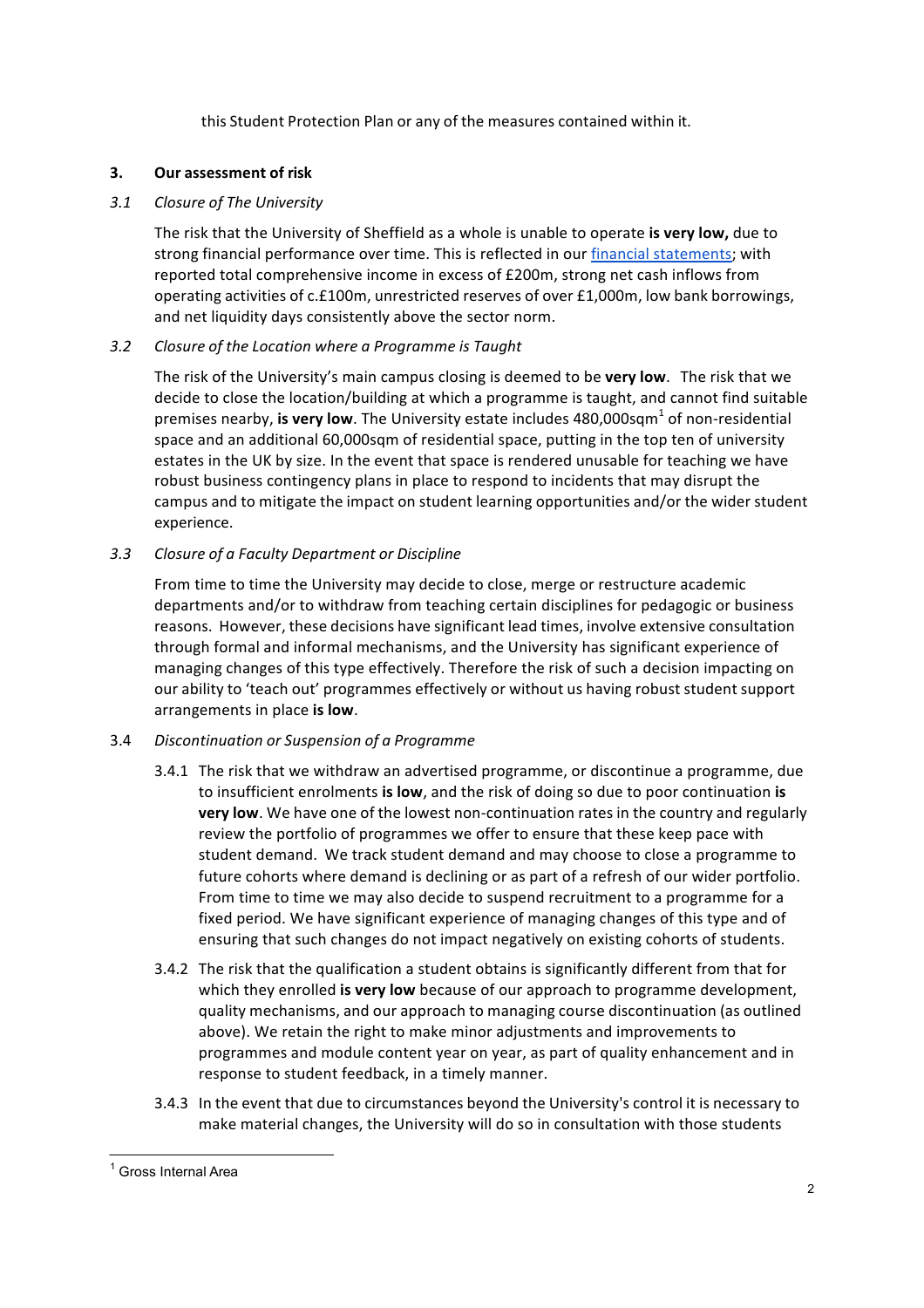affected and take all reasonable steps to keep such changes to a minimum. These changes in themselves do not automatically warrant the triggering of student protection measures.

- 3.4.4 The risk that we are unable to provide suitable supervision for a student studying for a doctorate **is low**. We have experience of managing changes to supervisory arrangements due to staff retirements or staff turnover. This has included transitioning to a new, suitably experienced, supervisor internally or, where this is not possible, establishing arrangements whereby pastoral support is provided by an internal supervisor and disciplinary support by an external supervisor.
- 3.4.5 The risk that we lose the right to provide a programme or qualification for which a student is registered is low. The high quality of our programmes, coupled with established relationships with relevant professional accrediting bodies across our provision mitigate this risk. For our apprenticeship provision, we have contracts in place that include clauses regarding discontinuation.
- 3.4.6 The risk that we are unable to support international students as a consequence of losing our tier 4 licence is low. We have consistently low visa refusal rates, specialist teams in place to ensure we understand and respond to UKVI requirements, and clear senior accountability and reporting lines in place within an established organisational governance structure.

# 3.5 *Ending of a collaborative contract with a partner institution*

The risk of students not being able to complete their programmes of study due to the relationship with an external partner ending **is low**. The arrangements for ending collaborative provision, either at the contract end date or earlier at the behest of one or both parties, are set out in a contract of law. We have experience of managing these types of changes and of supporting students during the teach out of programmes both on campus and at partner institutions.

#### 3.6 *External incidents or factors outside of our control*

From time to time the University may be impacted by a major incident or force majeure that disrupts our ability to deliver learning activities for a period of time. The University has robust and regularly tested incident management arrangements and business continuity plans in place for dealing with these types of incidents at both departmental and institutional level. Therefore the risk of us being unable to manage these appropriately **is low.** The likelihood of such events being of a scale and sustained over such a period, that we could not provide the necessary mitigations for students to be able to continue and complete their programmes of study is low.

#### **4. Our approach to mitigating risk**

- 4.1 Through the assessment of risks, and evaluation of risk management and review processes, the University has not identified any risks that are likely to result in the closure of the institution, the campus, and/or our ability to support a diverse and viable portfolio of programmes.
- 4.2 The most likely risks relate to a decision to discontinue or suspend a programme of study. For this reason, this section focuses explicitly on the mitigating actions we may choose to take to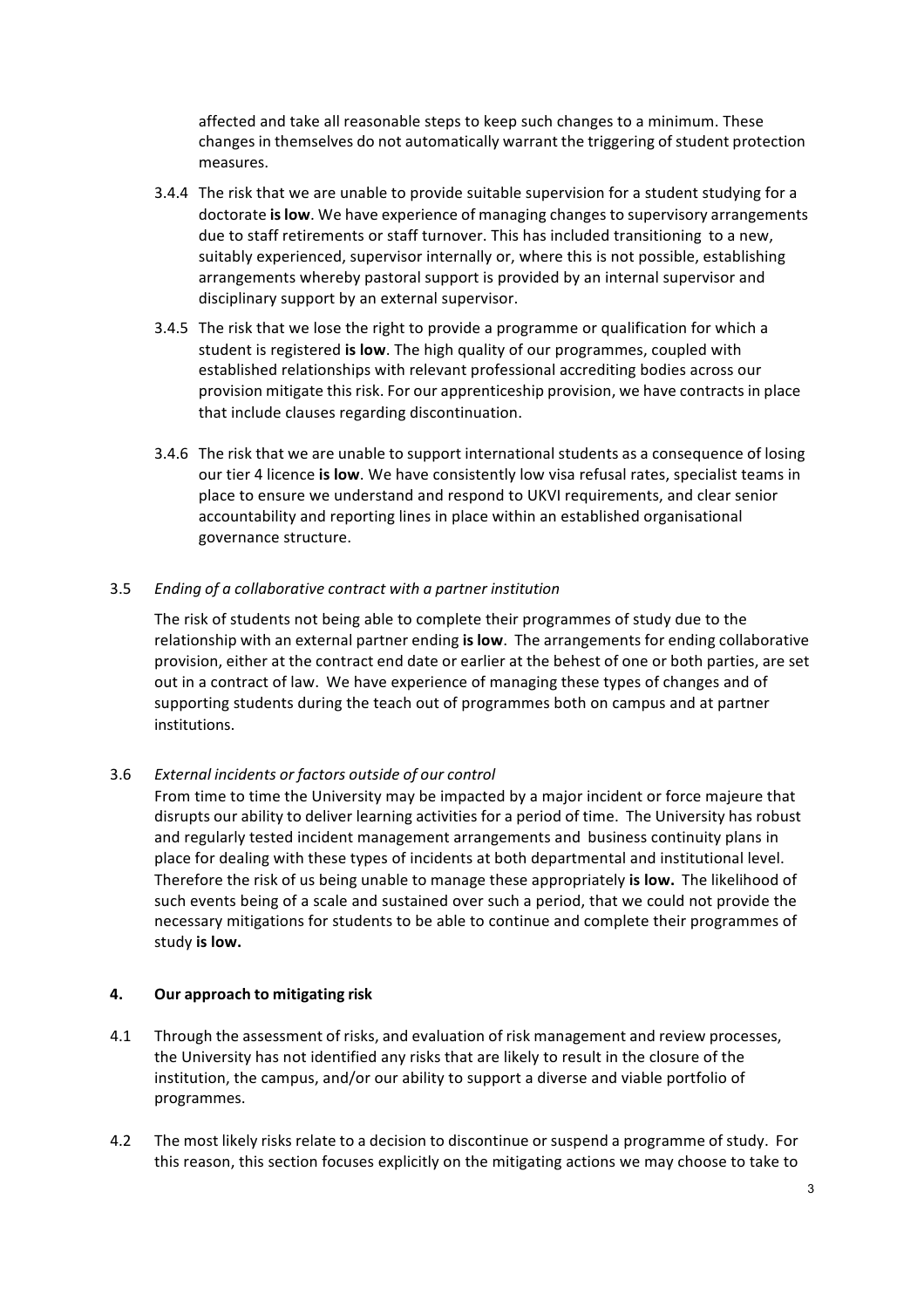minimise any impact on our students should these situations arise.

- 4.3 Should the University choose to discontinue a programme of study, for pedagogic or business reasons, due to the ending of a contractual relationship with another organisation, or because of external factors that mean we can no longer deliver the programme, we will:
	- 4.3.1 Consult with students in a timely manner, and to the extent that is possible, in all cases, ensuring that students' views are taken into account in informing actions we may take to mitigate potential impacts.
	- 4.3.2 As a preferred option, teach out current students to ensure that their programmes of study can be completed within existing timeframes, as determined by programme and University regulations.
	- 4.3.3 Explore alternative options, including but not limited to, offering students the option to transfer to an alternative programme of study within the University, or with an alternative provider where such a provider offers a comparable programme and teach out is not possible.
	- 4.3.4 In exceptional cases, consider the ways in which the same content can be delivered, and learning outcomes achieved, via alternative methods of delivery in consultation with the student(s) impacted.
	- 4.3.5 Recognise a student's right to withdraw from the University.
- 4.4 We have agreed with our Students' Union that students will have access to independent advice from the Students' Union, through the Student Advice Centre, should we need to implement the measures in this Student Protection Plan.

#### **5. Complaints, compensation and refunds**

- 5.1 In the event that the University is unable to deliver a programme of study that a student has applied for, but not yet commenced, the University will return any funds paid in a timely manner.
- 5.2 In the event that a student is dissatisfied with the steps taken by the University to maintain their continuity of study, they may make a formal complaint against the University. Further information regarding the process for doing so, and related policies and procedures, can be found at: https://www.sheffield.ac.uk/study/policies
- 5.3 A student who has had a complaint upheld may also seek compensation from the University. Details can be found at:

The Student Financial Compensation Policy is available at: https://www.sheffield.ac.uk/study/policies/compensation

5.4 For completenessthe University's Tuition Fee Refund Policy is available at: https://www.sheffield.ac.uk/study/policies/tuition-fee-refunds